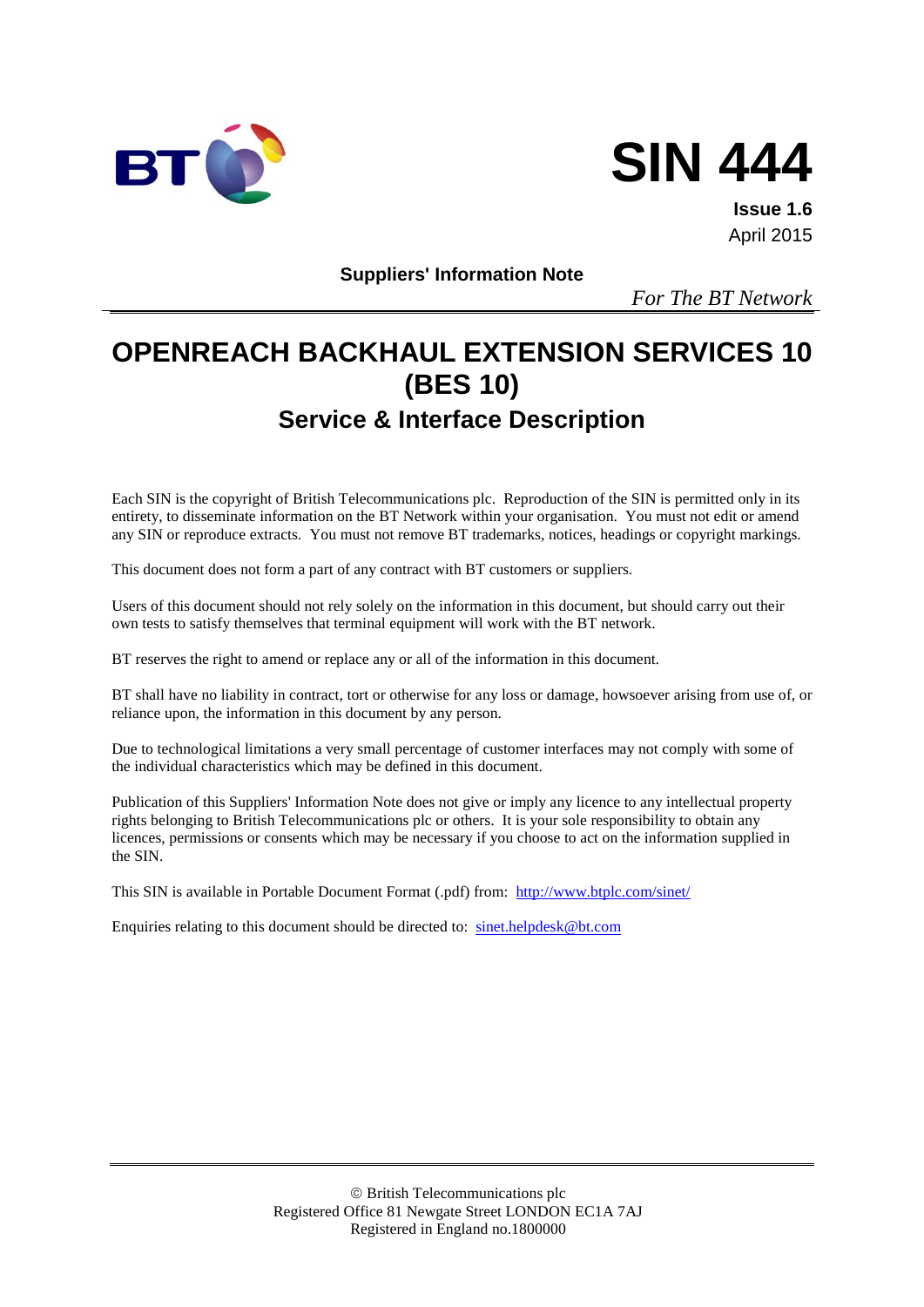# **CONTENTS**

| $\mathbf{1}$     |  |
|------------------|--|
| $\mathbf{2}$     |  |
| 2.1<br>2.2       |  |
| 3                |  |
| 3.1<br>3.2       |  |
| $\boldsymbol{4}$ |  |
| 41               |  |
| 4.2              |  |
| 4.3              |  |
| 4.4              |  |
| 4.5              |  |
| 5                |  |
| 6                |  |
| 7                |  |
| 8                |  |

#### **FIGURES**

## **TABLES**

|--|--|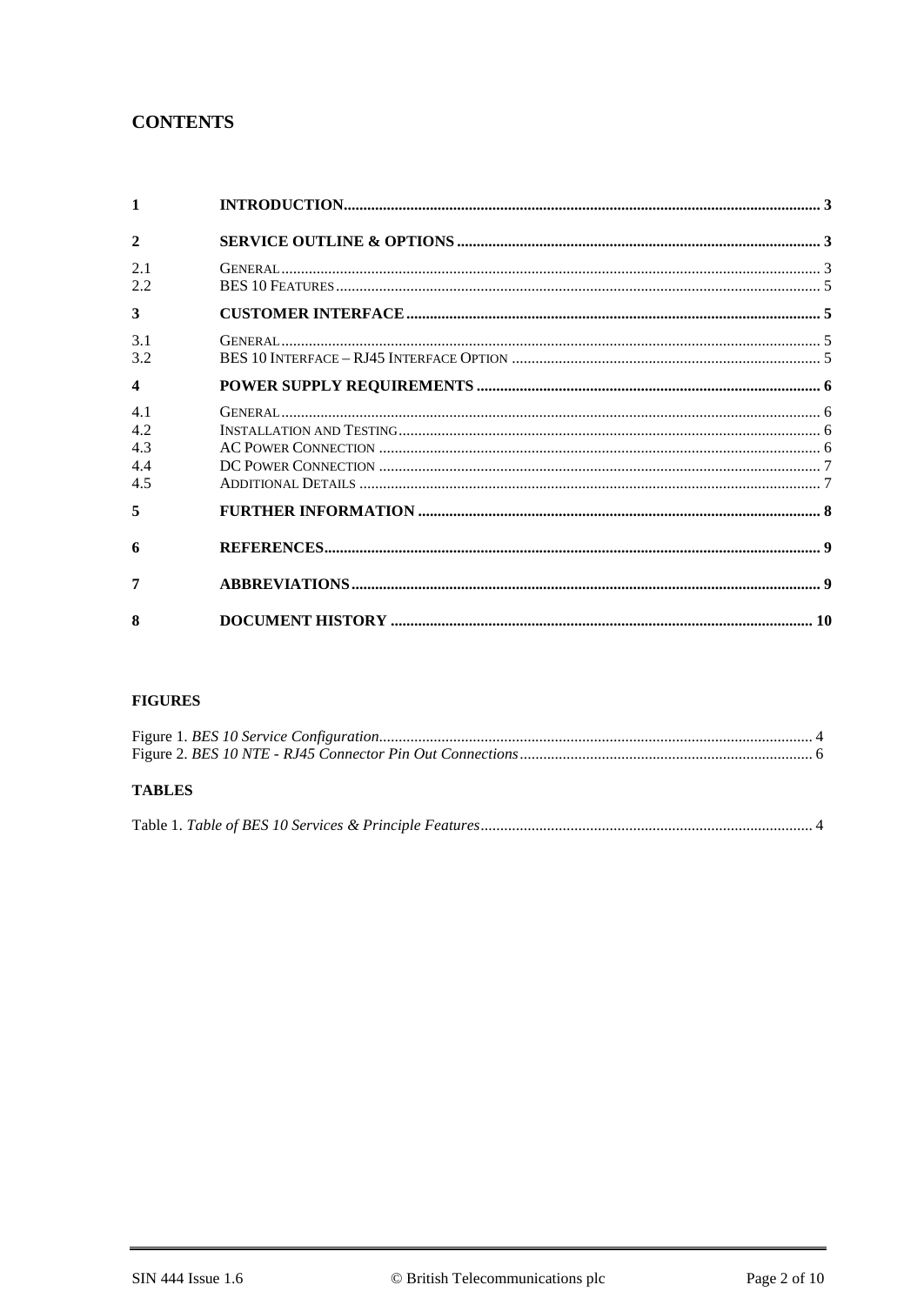## **1 Introduction**

This Suppliers Information Note (SIN) describes the interface provided with Openreach Backhaul Extension Services 10 (BES 10). Also provided is some additional general information on BES and on some of the physical aspects of the NTEs currently being deployed for new customer orders.

**Backhaul Extension Services** (**BES**) are high speed, point-to-point data circuits that are permanently connected and available 24 hours a day, 365 days per year. They provide a secure link between a Communication Provider's network located in a BT Exchange, using Co-location, Netlocate or BT Locate accommodation and a Communications Provider's network located in their own accommodation or the BT exchange options of Co-location, Netlocate, BT Locate and also a BT Core Node.

From a technical perspective, BES is similar to LAN / SAN Extension Services (formerly known as Short Haul Data Services - SHDS), a retail product marketed by BT Global Services. However, unlike LAN / SAN Extension Services, this product cannot be used to link to any third party customer sites.

Any specific technology mentioned in this document is current as of today, however it may be subject to change in the future. Should the specification of the interface be changed, this will be notified by a new issue of this SIN. BT reserves the right to adapt technology to deliver BES as new developments are made. All services are delivered over an uncontended transmission path.

#### SPECIAL NOTICE

Openreach has notified Industry that this Product will longer be supported as from 1 April 2018

Please refer to briefing GEN061/14 (www.openreach.co.uk)

WES WEES BES 2.5Gbit/s and 10Gbit/s will remain available along with WES Aggregation

## **2 Service Outline & Options**

## **2.1 General**

Openreach Backhaul Extension Services allow a user to interconnect Ethernet – CSMA / CD Local Area Network segments conforming to ISO / IEC 8802-3 (IEEE 802.3)<sup>[1]</sup> standards.

The BES 10 service operates at a data transmission rate of 10 Mbit/s between NTEs, and offers a number of options of transmission distance range between a Communications Provider's (CP) equipment at an unbundled MDF site and a site within an CPs own network.

Depending upon the service chosen, the appropriate type of Network Terminating Equipment (NTE) will be provided at both ends of the uncontended transmission infrastructure, terminated within the CPs premises and Licensee's MDF site.

The uncontended transmission path is routed via the BT network and is cabled directly between the Licensee's MDF equipment and the CPs network at their site.

BT does not offer any remote management on BES 10.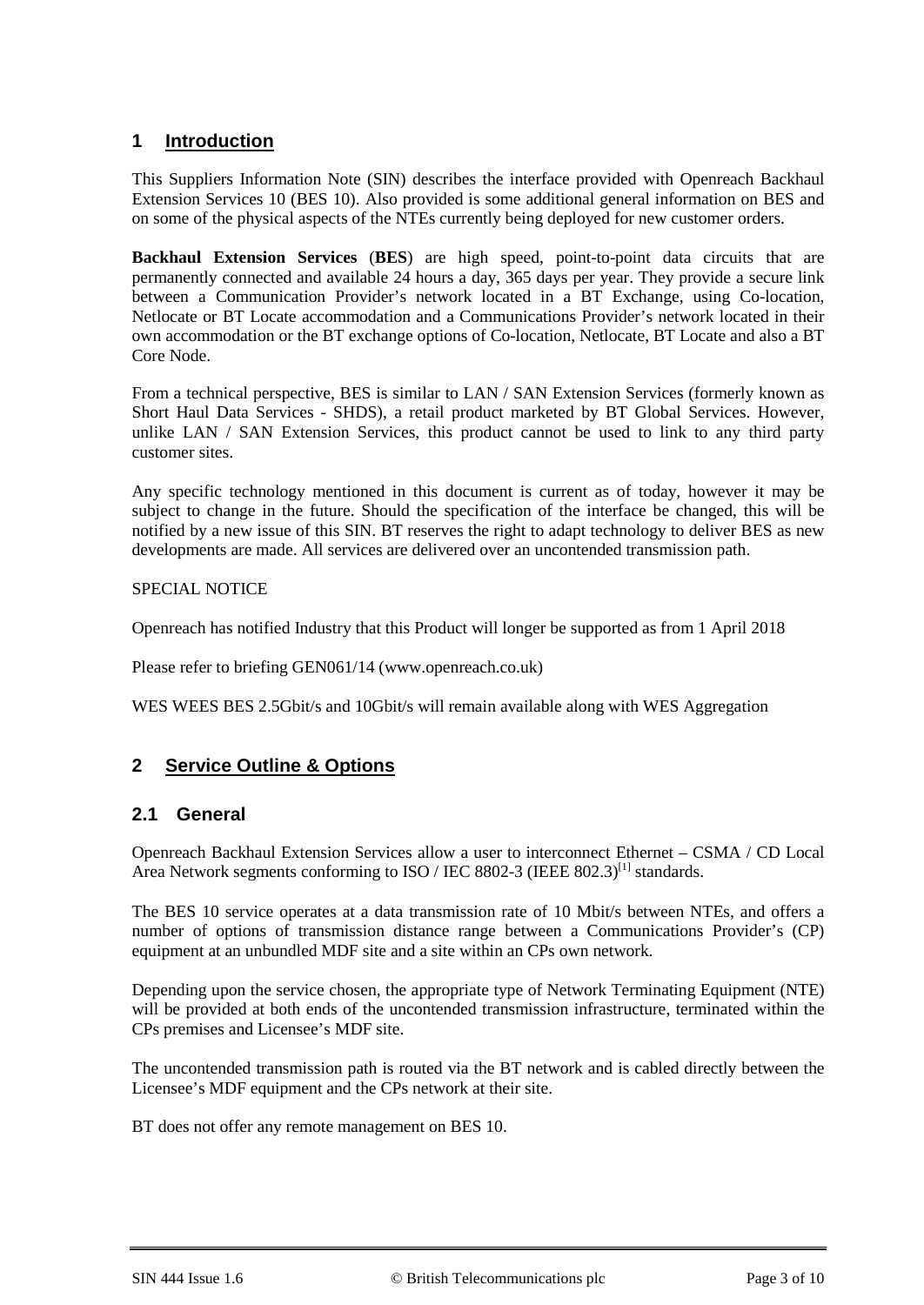| <b>Backhaul Extension Services (BES)</b>                                      | 10             |            |
|-------------------------------------------------------------------------------|----------------|------------|
| Principal Ethernet Network Service Characteristic:                            | <b>Bridge</b>  |            |
| NTE Interface Option:                                                         | 10BaseT (RJ45) |            |
| Maximum allowable <b>Radial</b> Distances between Customer Premises / Sites:  | 25 km          | See Note 1 |
| Maximum <b>Route &amp; Range</b> Distances between Customer Premises / Sites: | 40 km          | See Note 2 |
| Half / Full Duplex Operation:                                                 | Full or Half   |            |
|                                                                               | Duplex         |            |

- *Note 1.* This is the direct distance "as the crow flies" between the two site locations.
- *Note 2.* The maximum Route distance is the limiting factor of either the physical transmission limit between NTEs over the provided interconnecting transmission infrastructure, or alternatively the maximum range that the service may be extended to due to other technical considerations (e.g. optical loss).

A schematic of the BES 10 service arrangement is shown i[n Figure 1.](#page-3-0)



**Figure 1.** *BES 10 Service Configuration*

- <span id="page-3-0"></span>*Note 3.* Figure 1 depicts two separate circuit scenarios, not a combined service. The upper scenario (Type #1, NTE to NTE) represents a BES circuit with where both ends have a common serving exchange. The lower scenario (Type #2, NTE to NTE via a serving exchange) represents a BES circuit which ends are served from different exchanges
- *Note 4.* The service cannot be purchased as a point-to-point circuit directly connected between the CP and a 3rd party customer site.

It is anticipated that CPs will use these services for the interconnection of their networks.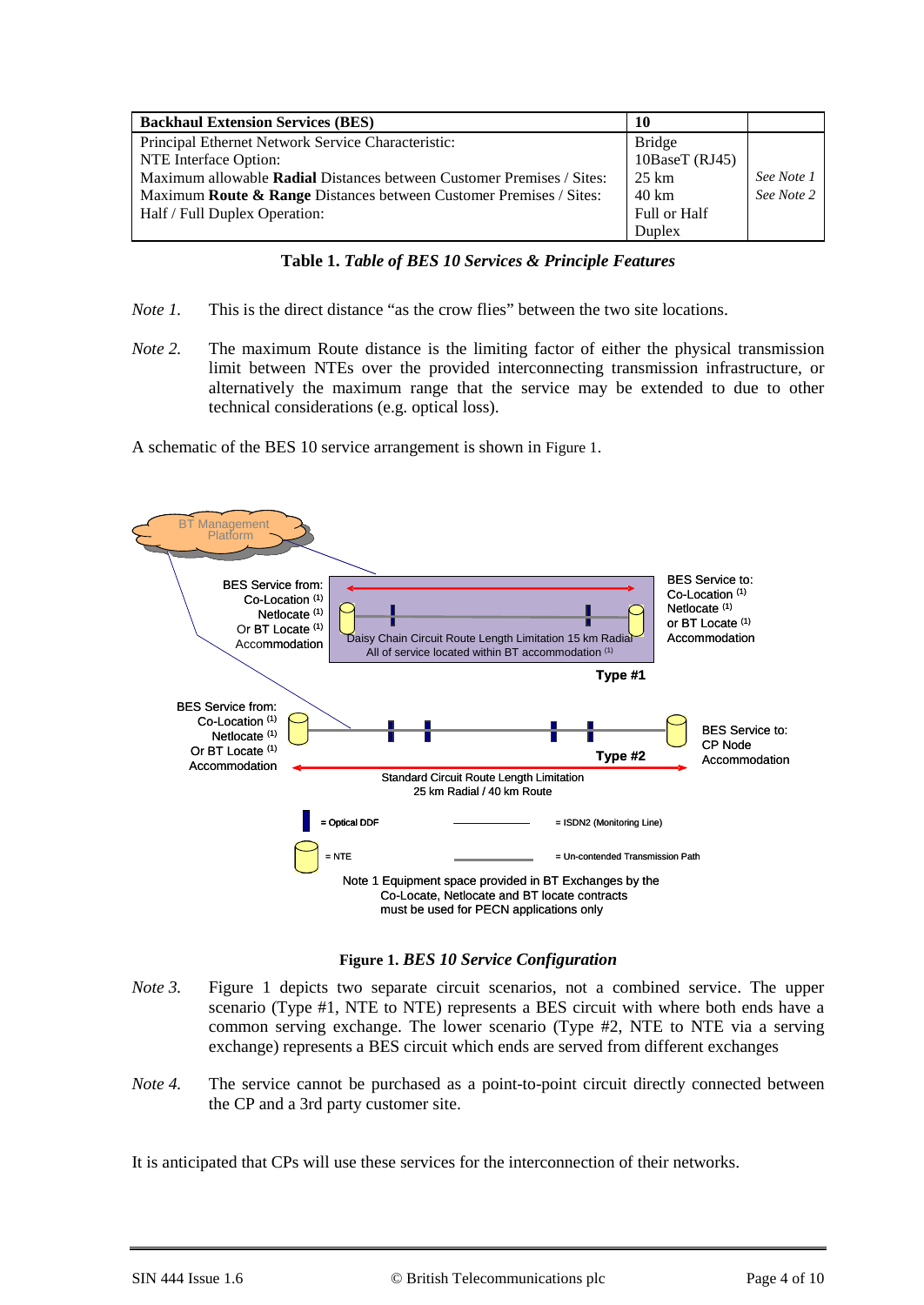BES 10 service additionally offers the Bridge feature; automatically learning and filtering the transmission of traffic destined for the local end based on MAC addresses. See Section 2.2.

The overall design of the customer network, including the BES circuit, will need to be within the normal operating ranges and parameters of Ethernet to operate satisfactorily.

Where the service offers a duplex option, both NTEs should be configured for the same mode of operation (i.e. either Half or Full Duplex).

## **2.2 BES 10 Features**

This service includes the IEEE  $802.1d^{[2]}$  Bridging functionality, which allows for the learning and filtering of traffic packets destined for those hosts connected at the local end. Packets destined for these local end (MAC) addresses will not be forwarded across the transmission path to the distant end after these (MAC) addresses have been learnt, and until the system's Cache memory has been refreshed after a host has been removed.

The Full Duplex option is in accordance with IEEE  $802.3x^{[3]}$ . The NTE is configured by BT to the customers requirements of either Half or Full Duplex.

The BES 10 NTE is capable of transmitting frame sizes from 64 bytes to a maximum of 1548 bytes. This is to maintain compatibility with a number of frame tagging formats, in particular VLAN tagging as specified in IEEE  $802.1q^{[4]}$  with 1522 byte frame size.

*Note.* The definition of frame lengths includes the 4 byte CRC but does not include any preamble.

Where packet-loss sensitive applications such as Voice over IP (VoIP) are carried over Half-Duplex network arrangements, it is recommended that the throughput should not exceed 40%, to prevent any packet loss due to collisions. This is a limitation of the Ethernet protocol in Half-duplex mode and not of the BES NTE.

## **3 Customer Interface**

## **3.1 General**

The interface requirements are specified in ISO/IEC 8802-3 (IEEE 802.3)<sup>[1]</sup>.

Attention is drawn to the Intellectual Property Rights (IPRs) set out in the preface of this agreed international standard. It is the responsibility of the supplier of CPs CPE equipment to ensure that they have the necessary rights from the owner of the IPR. The IPR owner has stated that they are willing to negotiate licences under reasonable and non-discriminatory terms and conditions with applicants throughout the world.

The interface supports Ethernet, operating at 10 Mbit/s.

## **3.2 BES 10 Interface – RJ45 Interface Option**

The interface requirements are specified in the 10BaseT Clause 14 of ISO/IEC 8802.3 (IEEE 803.2)<sup>[1]</sup>.

The Interface connector on the NTE consists of a RJ-45 type socket.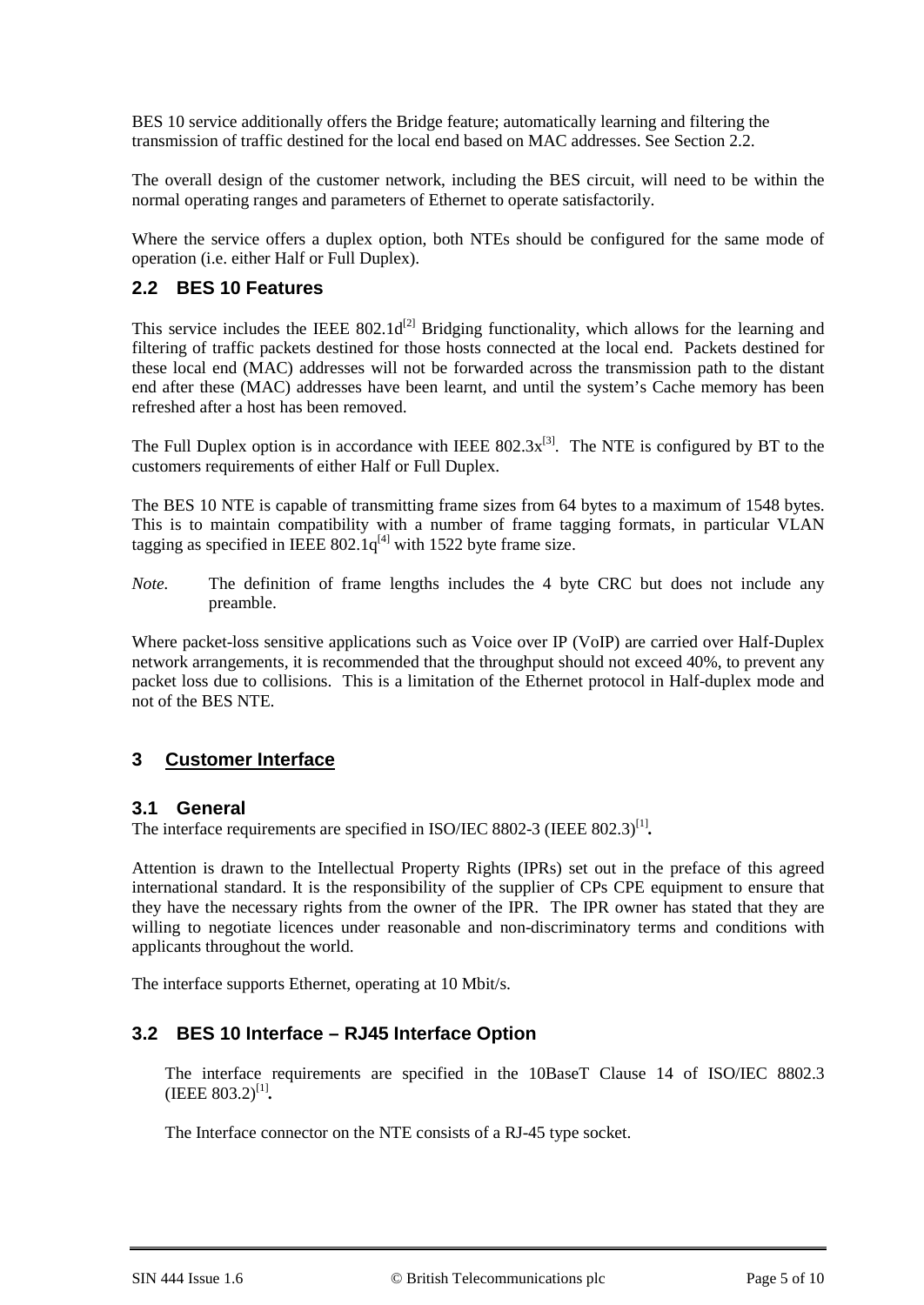The CP provides the Category 5 connecting cables between the NTE and their equipment, and these should be no longer than 100 metres.

The connector pin outs are shown for information.





# **4 Power Supply Requirements**

## **4.1 General**

By placing a order with BT the customer has accepted the conditions placed by BT. In relation to powering of equipment, the customer must comply with the requirements of BS7671 and the details giving within the 'DC Power Planning and Installation Guide for WES-BES Products' document.

The Openreach BES 10 NTE is locally powered and offers AC or DC power options. The CP will be required to provide either 50Hz AC mains supply in the form of standard 13 Amp power socket(s), or dual -50v DC power distributions and Earth connections, with all wiring colour schemes conforming to BS 7671 (IEE Wiring Regulations). It will be the customer's responsibility to ensure that the power supply is fused and safe for Openreach to use. These should be in close proximity to the NTE installation location.

## **4.2 Installation and Testing**

In addition to the NTE and Chassis powering requirements below, a spare 50Hz AC mains supply 13amp socket should also be provided in close proximity to the NTEs, to power BT test equipment during both initial commissioning and subsequent maintenance support activities.

## **4.3 AC Power Connection**

AC power connection between Openreach equipment and the power socket will be made using a standard IEC320 C13-14 power lead fitted with standard 13A plugs. The NTE itself has dual power supply units.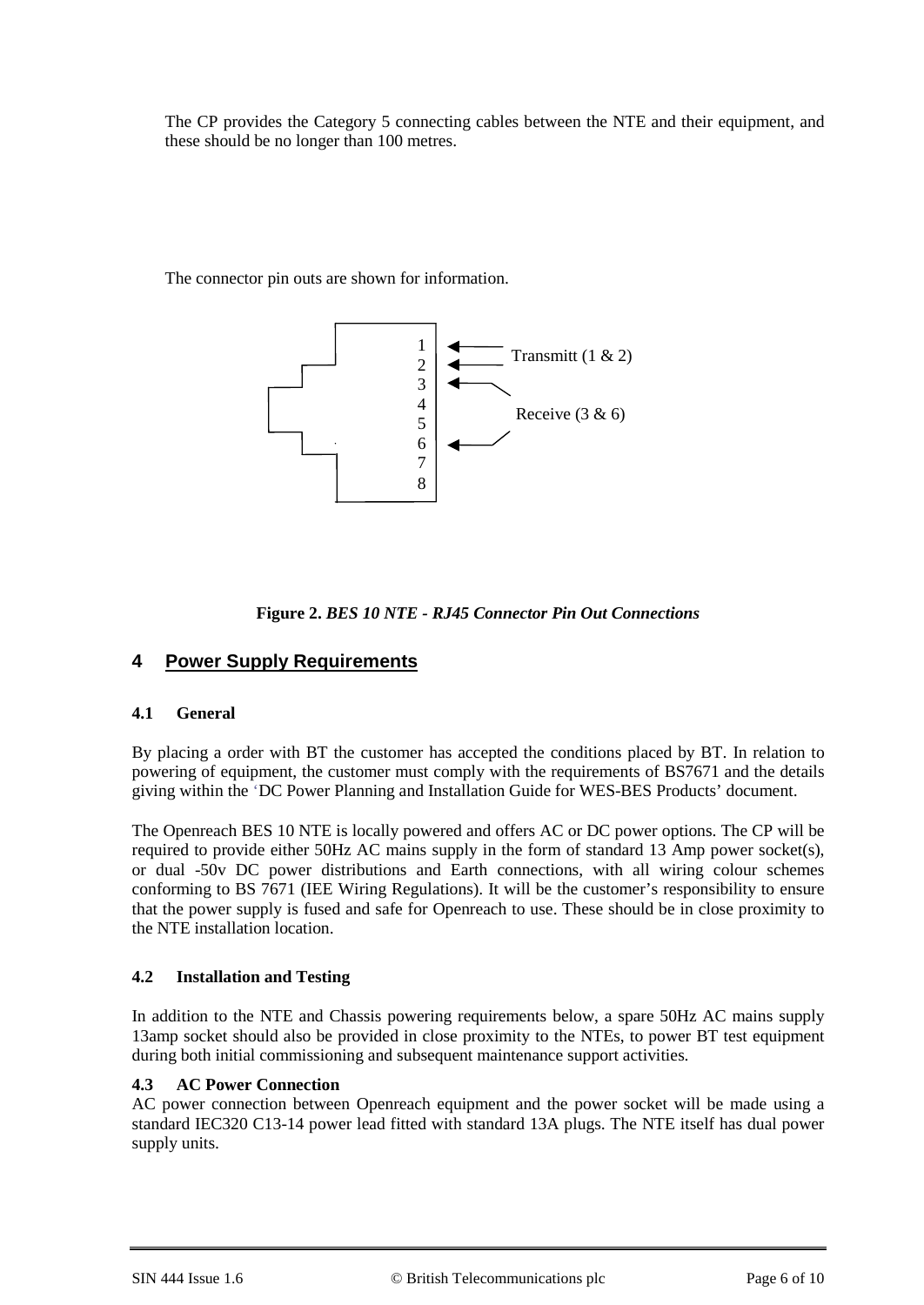Orders placed from  $3<sup>rd</sup>$  April 2008, new NGN compatible NTE may be supplied for unmanaged services where both ends of the circuit terminate with stand-alone 1U high NTE. These NTE have dual power supply units and require two 13A power sockets. This has the benefit of allowing for separate power supplies to enhancing resilience.

#### **For most installations:**

This will require two mains connections for each NTE provided, and the consumption of the BT NTE and power unit chassis in this unmanaged service arrangement will be no more than 21 Watts per NTE.

#### **For larger installations (at Openreach discretion):**

At Openreach's discretion, where a large number of systems of one type are being deployed, a 16-slot NTE chassis version may be deployed. This will require two mains connections for each 16-slot chassis provided. The consumption with a maximum number of 16 service cards provided will be no more than 200 Watts per chassis.

#### **4.4 DC Power Connection**

The DC In-Line (Molex) connector is specified as the standard method of connecting DC power by Openreach, and represents the "Demarcation Point" between Openreach and the customer. At their site, the customer is required to provide suitable power and earth connection to, and be responsible for the supply, wiring and labelling to the demarcation point. Openreach will not supply or install the DC distribution system as part of the standard Ethernet installation.

#### **Customer provided wiring up to the Openreach specified In-Line connector.**

Wiring, MCB isolation or fuse (i.e. C Type MCB or Cartage Fuse), must be provided by the customer, up to and including the DC in-line connector, as per BT's requirements stated within the 'DC Power Planning and Installation Guide for WES-BES Products' document with respect to:

#### (i) Correctly rated MCB/Fuse,

(ii) Correct labelling of wiring and MCB/fuse positions compliant with BS 7671,

(iii) Correct size of cable for required voltage drop at required maximum current,

(iv) Separately fused isolatable A  $\&$  B power supplies, as detailed in the 'DC Power Planning and Installation Guide for WES-BES Products' document.

The in-line connector has a maximum current handling capability of 6A, and is not to be used for equipment requiring greater than a 6A supply (such as the Nortel Optera 5200 equipment, which require 20A feeds).

## **4.5 Additional Details**

For further details on the provision of DC Power, see the 'DC Power Planning and Installation Guide [for WES-BES Products'](https://www.openreach.co.uk/orpg/home/newlogin.do?smauthreason=0&target=http%3A%2F%2Fwww.openreach.co.uk%2Forpg%2Fcustomerzone%2Fproducts%2Fethernetservices%2Fethernetaccessdirect%2Fdescription%2Fsupplementaryinformation%2Fsupplementaryinfo.do&fromMasterHead=1) available on the Openreach Ethernet website at.

If there is a conflict between DC power information contained in the 'DC Power Planning and Installation Guide for WES-BES Products' and the SIN document, the order of precedence shall be as follows:

(a) DC Power Planning and Installation Guide for WES-BES Products 0 (b) SIN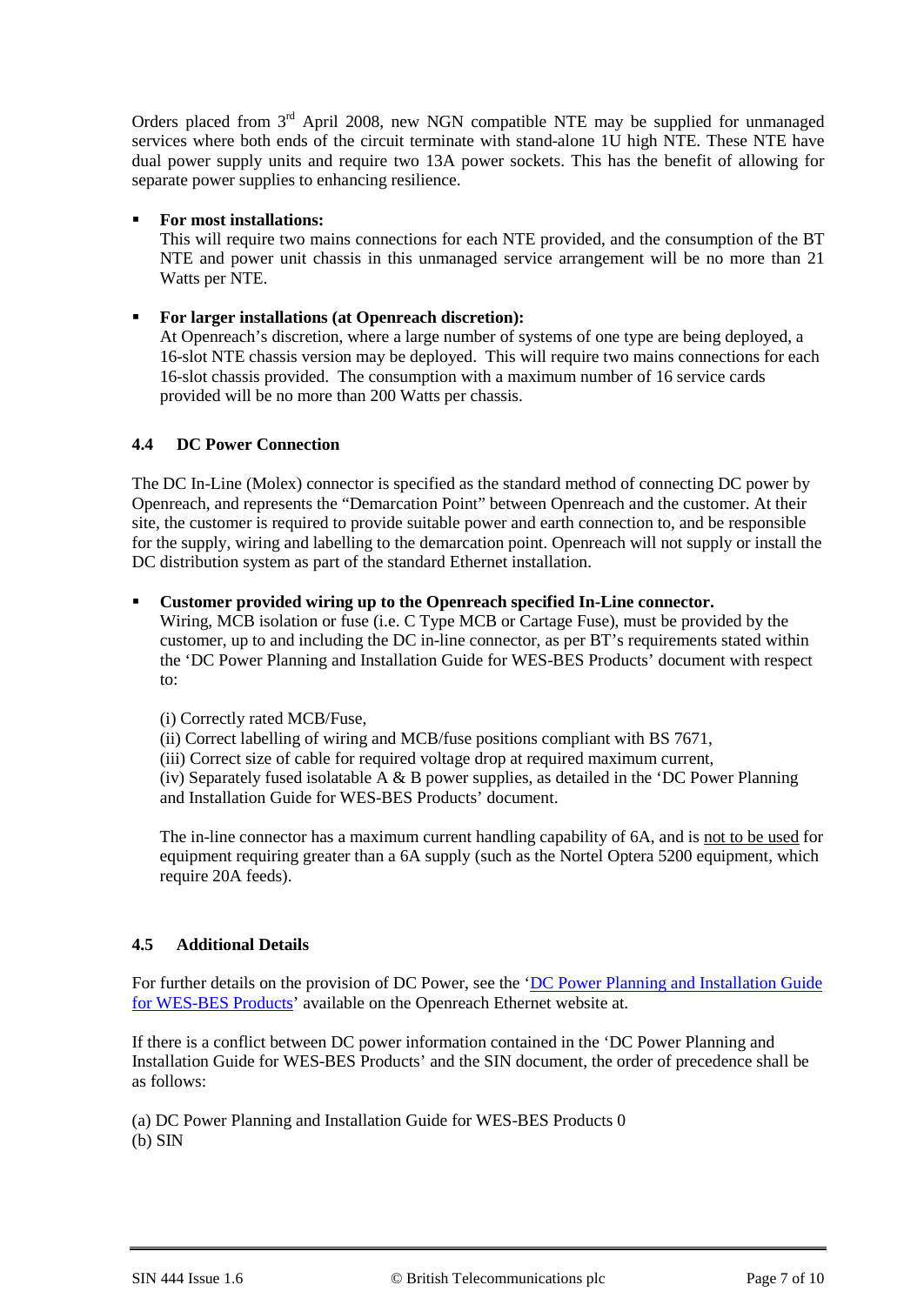# **5 Further Information**

For enquiries concerning connection availability between particular sites and for further information on the BES 10 service please contact your company's Openreach Customer Business Manager, or see

[https://www.openreach.co.uk/orpg/home/products/ethernetservices/backhaulextensionservices/bes.d](https://www.openreach.co.uk/orpg/home/products/ethernetservices/backhaulextensionservices/bes.do) [o](https://www.openreach.co.uk/orpg/home/products/ethernetservices/backhaulextensionservices/bes.do)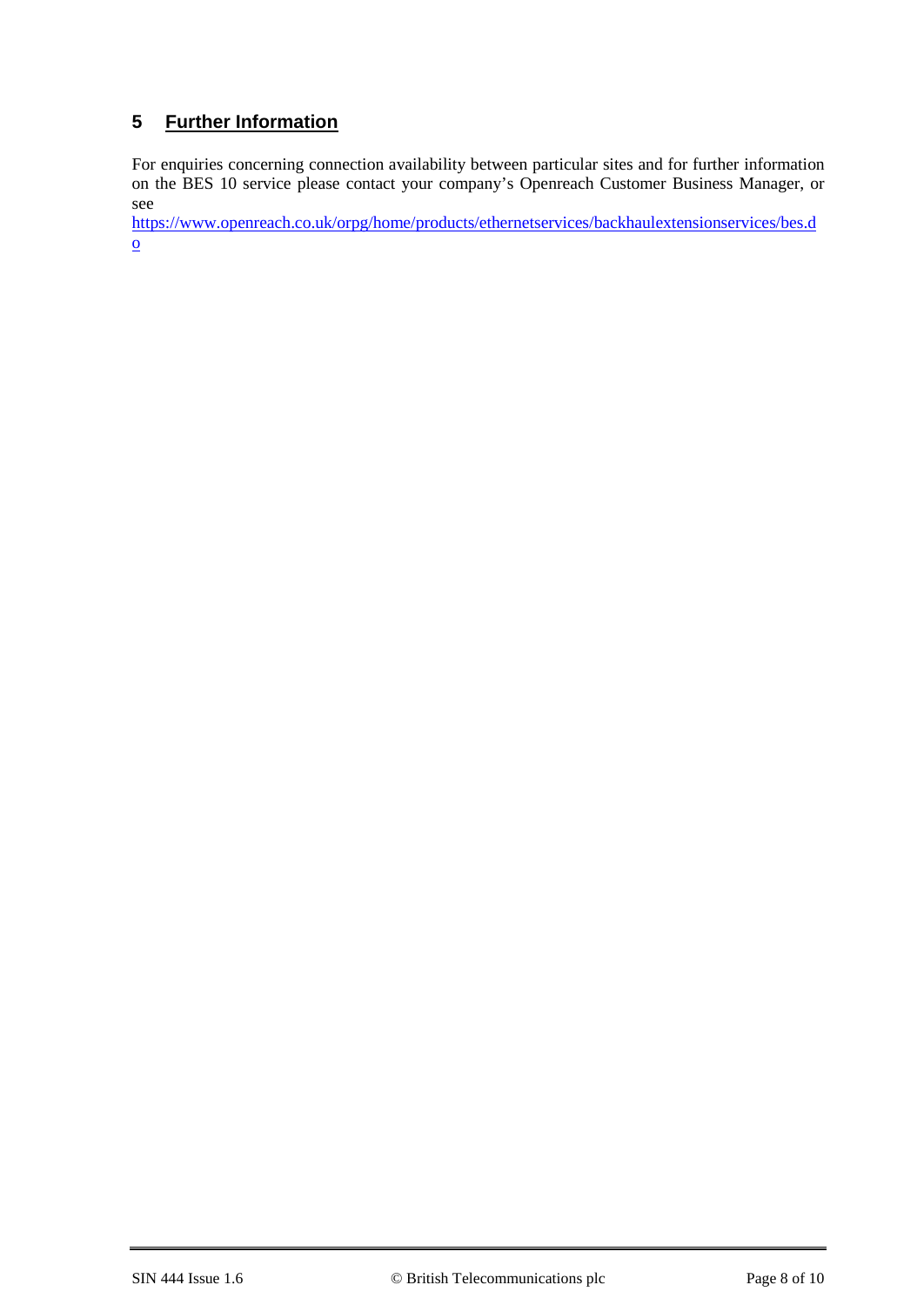# **6 References**

| Ref:  | Standard              | Title / Description:                                     | Date: |
|-------|-----------------------|----------------------------------------------------------|-------|
|       | Requirement:          |                                                          |       |
| $[1]$ | <b>ISO/IEC 8802-3</b> | ISO/IEC edition of ANSI/IEEE 802.3 CSMA/CD Ethernet      |       |
|       |                       | Standard. (Clauses within the ISO document correspond to |       |
|       |                       | clauses within IEEE 802.3 document)                      |       |
| $[2]$ | <b>IEEE 802.1d</b>    | IEEE Recommendations for Bridging: Learning<br>and 1     |       |
|       |                       | Forwarding                                               |       |
| $[3]$ | <b>IEEE 802.3x</b>    | IEEE Recommendations for Local and Metropolitan Area     | 1997  |
|       |                       | Networks: Specification for 802.3 Full Duplex            |       |
| [4]   | IEEE 802.1q           | <b>IEEE Recommendations for Virtual LANs</b>             | 1998  |

For further information or copies of referenced sources, please see document sources at: http://www.btplc.com/sinet/

# **7 Abbreviations**

| <b>ANSI</b>    | <b>American National Standards Institute</b>                              |
|----------------|---------------------------------------------------------------------------|
| <b>BES</b>     | <b>Backhaul Extension Services</b>                                        |
| $\bf CP$       | Communications Provider (Providers of Electronic Communications Services) |
| <b>CPE</b>     | <b>Customer Premises Equipment</b>                                        |
| <b>CRC</b>     | <b>Cyclic Redundancy Check</b>                                            |
| <b>CSMA/CD</b> | Carrier Sense Multiple Access with Collision Detection {Ethernet}         |
| <b>DDF</b>     | <b>Digital Distribution Frame</b>                                         |
| <b>DSLAM</b>   | Digital Subscriber Line Access Multiplexer                                |
| <b>IEC</b>     | <b>International Electrotechnical Commission</b>                          |
| <b>TEEP</b>    | Institute of Electrical and Electronics Engineers {USA}                   |
| IP             | <b>Internet Protocol</b>                                                  |
| <b>IPR</b>     | <b>Intellectual Property Rights</b>                                       |
| <b>ISO</b>     | <b>International Standards Organisation</b>                               |
| <b>LAN</b>     | <b>Local Area Network</b>                                                 |
| LLU(0)         | Local Loop Unbundling (Operator)                                          |
| <b>MAC</b>     | Media Access Control ( & Hardware Device Address)                         |
| <b>MCB</b>     | Mini Circuit Breaker                                                      |
| <b>MDF</b>     | <b>Main Distribution Frame</b>                                            |
| <b>NTE</b>     | <b>Network Terminating Equipment</b>                                      |
| PoC            | Point of Connect                                                          |
| <b>SAN</b>     | <b>Storage Area Network</b>                                               |
| <b>SHDS</b>    | <b>Short Haul Data Service</b>                                            |
| <b>SIN</b>     | <b>Suppliers' Information Note</b>                                        |
| <b>VLAN</b>    | Virtual Local Area Network                                                |
| <b>VoIP</b>    | Voice over Internet Protocol                                              |